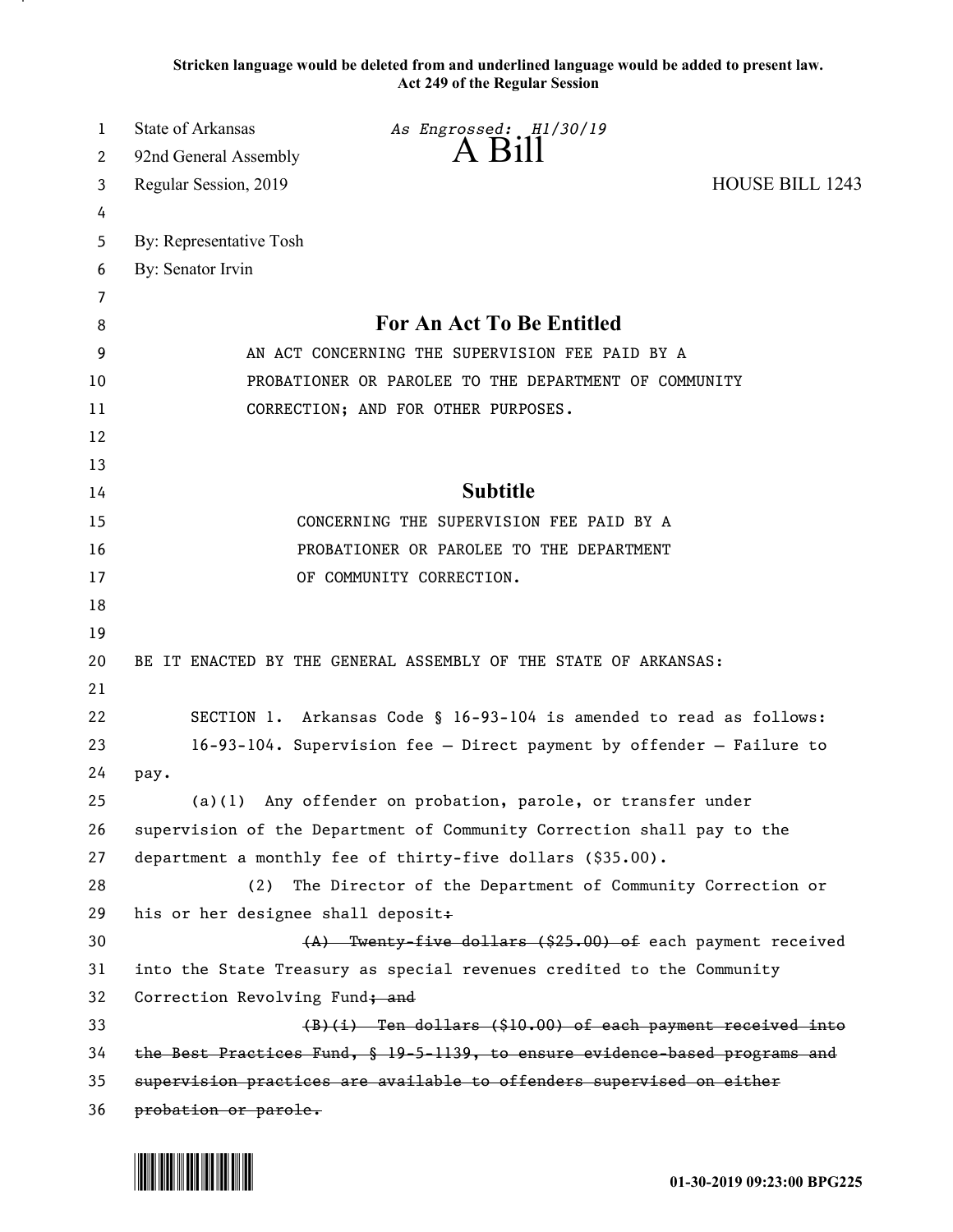| $\mathbf{1}$ | (ii) The Board of Corrections shall promulgate                                |
|--------------|-------------------------------------------------------------------------------|
| 2            | regulations for the accounting and distribution of the Best Practices Fund to |
| 3            | ensure that:                                                                  |
| 4            | (a) No less than seventy-five percent (75%) of                                |
| 5            | the funds are used by the Department of Community Correction for direct       |
| 6            | services to the offender population it supervises that have been proven,      |
| 7            | through research, to reduce recidivism among the offender population served;  |
| 8            | (b) The direct services may be provided by the                                |
| 9            | Department of Community Correction, the Department of Human Services, and     |
| 10           | community-based vendors meeting these criteria and serving offenders being    |
| 11           | supervised by the Department of Community Correction; and                     |
| 12           | $(e)$ No more than ten percent $(10%)$ of the                                 |
| 13           | funds are used to train staff managing the offender population in evidence-   |
| 14           | based practices.                                                              |
| 15           | Expenditures from the Community Correction Revolving Fund<br>(3)              |
| 16           | shall be used for continuation and expansion of community correction programs |
| 17           | and supervision as established and approved by the Board of Corrections.      |
| 18           | When an offender on probation defaults in the payment of<br>(b)(1)            |
| 19           | supervision fees or any installment thereof, the court may require the        |
| 20           | offender to show cause why he or she would not be imprisoned for nonpayment.  |
| 21           | The offender shall not be imprisoned if the offender is<br>(2)                |
| 22           | financially unable to make the payments and states so to the court in         |
| 23           | writing, under oath, and the court so finds.                                  |
| 24           | Unless the offender shows that his or her default was not<br>(3)              |
| 25           | attributable to a purposeful refusal to obey the sentence of the court or to  |
| 26           | a failure on his or her part to make a good faith effort to obtain the funds  |
| 27           | required for payment, the court may order the defendant imprisoned until the  |
| 28           | payments are made.                                                            |
| 29           | If the court determines that the default in payment is not<br>(4)             |
| 30           | attributable to the causes specified in subdivision (b)(3) of this section,   |
| 31           | the court may enter an order allowing the offender additional time for        |
| 32           | payment, reducing the amount of each installment, or revoking the fees or the |
| 33           | unpaid portion thereof in whole or in part.                                   |
| 34           | The offender on parole may be imprisoned for violation of<br>(c)(1)           |
| 35           | parole if the offender is financially able to make the payments and if the    |
| 36           | payments are not made and the Parole Board so finds, subject to the           |